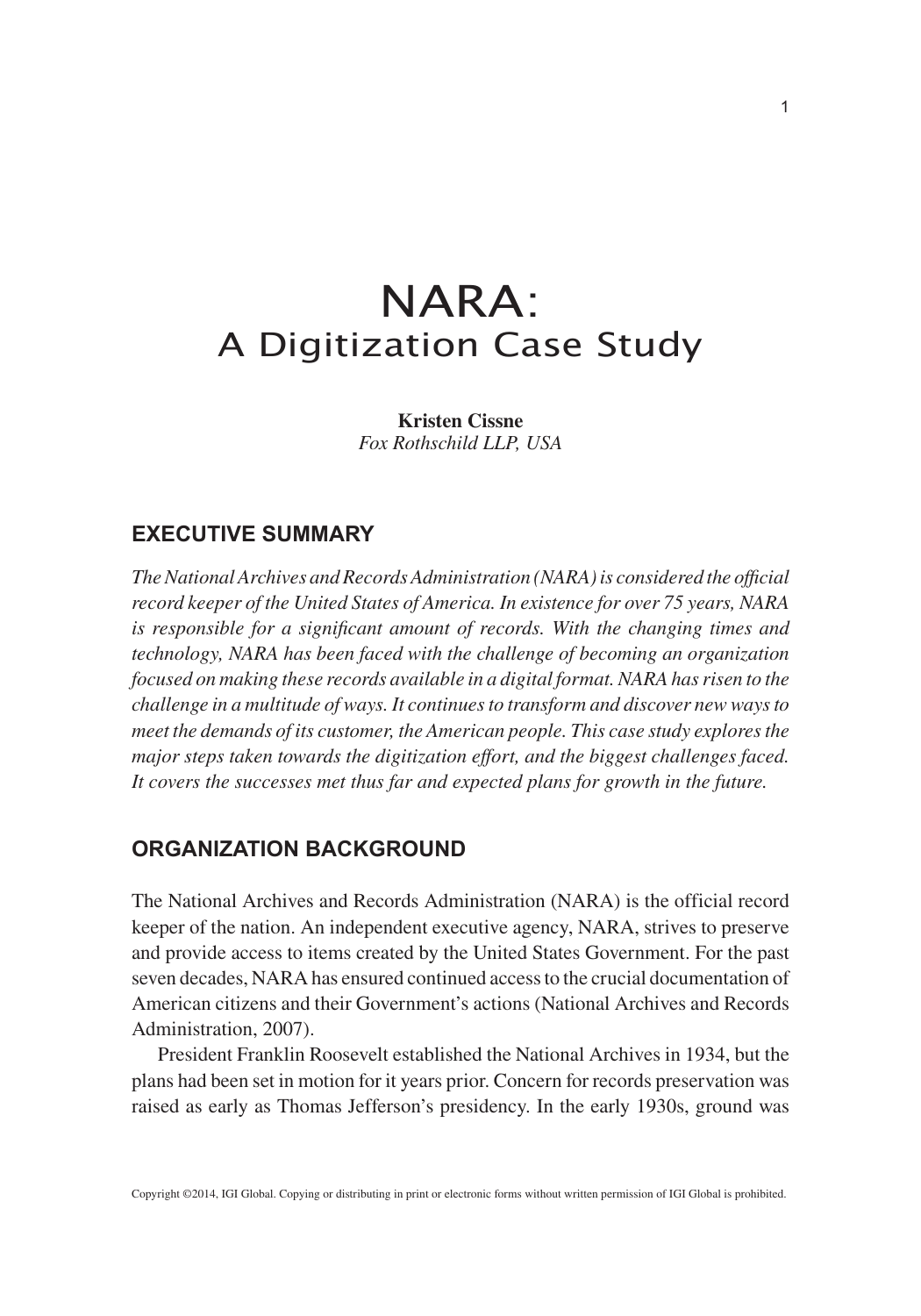broken for the National Archives building in Washington, D.C. President Herbert Hoover laid the cornerstone in 1933 (National Archives and Records Administration, n.d.c.). On June 19, 1934, President Roosevelt signed into law: "An Act to establish a National Archives of the United States Government, and for other purposes." The bill, H.R. 8910, created the Office of the Archivist of the United States. All Archives and records of the United States Government were under the trust of the Archivist (Ross, 2004).

NARA is responsible for preserving and providing access to the U.S. Government's collection of documents recording the important events in American history (National Archives and Records Administration, 2008). Its archival holdings include more than 10 billion pages of documents in formats including maps, charts, photographs, artifacts, and recordings. Its holdings are the property of the American public and the agency strives to ensure the public has access to these materials (National Archives and Records Administration, 2008). Of all the documents created by the Federal Government, only 1-3% are considered important enough to retain permanently (National Archives and Records Administration, n.d.f.). Today, there are NARA facilities in seventeen states, from the East Coast to the West Coast (National Archives and Records Administration, n.d.c.).

#### **SETTING THE STAGE**

Prior to the age of the Internet, those that wanted to research and enjoy the holdings of the National Archives had to do so in person or by mail. NARA really began to change with the times in the early 1990s, with the Electronic Access Project. About 124,000 digital copies were made available through the Archival Research Catalog (ARC) on NARA's Web site. The copies included over 15,000 textual documents, 66 architectural and engineering drawing items, 60 artifact items, 323 maps and charts, and 58,399 still pictures (National Archives and Records Administration, 2007). At the time of the project's completion, NARA was well aware of the difficulty involved with the creation and preservation of digitization. Its available resources at the time were not able to meet the demands of large-scale digitization projects.

In 2006, NARA drafted its strategic plan, which set the ball rolling for a major digitization effort. The United States Archivist at the time, Allen Weinstein, is credited with the start of this effort. He placed the most emphasis on addressing the challenges of Federal electronic records, eliminating the backlog of unprocessed records, including classified records and expanding NARA's leadership and services in managing the national government's records (Weinstein, 2007). The plan acknowledged that increasing demand by users for more online records played a major role in its focus on intensifying the digitization effort. NARA stated its dedication